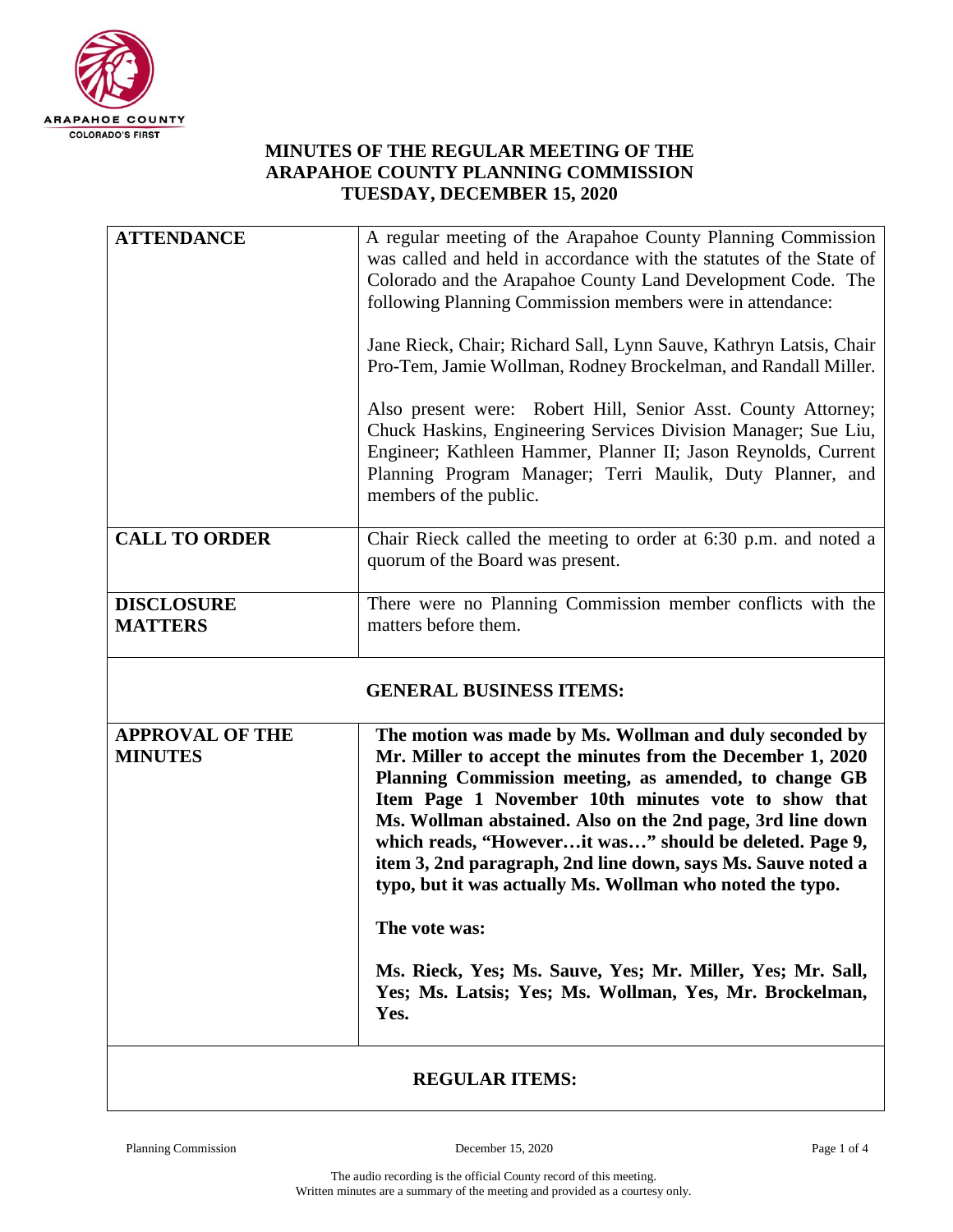| <b>ITEM1</b> | Case No. SDP20-007, Sky Ranch Neighborhood A - Planning<br>Areas D1-D6 & C4 / Specific Development Plan (SDP) - Kat<br>Hammer, Planner II, Public Works and Development (PWD)                                                                                                                                                                                                                                                                                                                                                                                                                                                                                                                                                                                                                                                                                                                                                                                                                                                                                                                                                                                                                                   |
|--------------|-----------------------------------------------------------------------------------------------------------------------------------------------------------------------------------------------------------------------------------------------------------------------------------------------------------------------------------------------------------------------------------------------------------------------------------------------------------------------------------------------------------------------------------------------------------------------------------------------------------------------------------------------------------------------------------------------------------------------------------------------------------------------------------------------------------------------------------------------------------------------------------------------------------------------------------------------------------------------------------------------------------------------------------------------------------------------------------------------------------------------------------------------------------------------------------------------------------------|
|              | Ms. Hammer stated the case had been properly noticed and the<br>Planning Commission (PC) had jurisdiction to proceed.<br>She<br>provided an overview of the project, reporting the development was<br>located northeast and southeast of the intersection of Monaghan Rd<br>and $6th$ Ave. She stated the applicant was proposing single-family<br>attached and detached and multi-family homes, a recreational center,<br>a fire station, two pocket parks, a school, water storage, and<br>neighborhood commercial development. Ms. Hammer said staff<br>supported approval with the conditions outlined in the staff report.<br>She reminded the PC that they were the approval body for today's<br>hearing and that the case would not move onto the Board of County<br>Commissioners (BOCC). Ms. Hammer reported, if the SDP (step 2)<br>of the PUD process) was approved, the applicant would then have to<br>submit an Administrative Site Plan (ASP) and a Final Plat.                                                                                                                                                                                                                                  |
|              | Mr. Harding, applicant, on behalf of the property owner, PCY<br>Holdings, LLC (phone number 303-668-9582) presented a<br>PowerPoint, a copy of which was included with the record. He<br>thanked the PC and staff for their help with the project. He provided<br>an overview of Phase 2 of the project, introduced the project team,<br>and provided some background on the Pure Cycle Corporation.<br>Mr. Harding said there would be a great portfolio of homebuilders.<br>He highlighted some of the key project elements, including the<br>school that would be part of the Bennett School District, the Fire<br>Station, the Recreation Center, Neighborhood Commercial<br>Development, and Parks and Open Space. He reported having<br>spoken with the Library District to learn more about their offerings<br>and programs for potential future partnerships with them. Mr.<br>Harding said as a water provider they will reuse 100% of reclaimed<br>He provided a summary of the transportation<br>wastewater.<br>expansion, including arterial roads (Monaghan, 6 <sup>th</sup> Ave) and spoke<br>about connectivity goals and improvements. He offered to answer<br>any questions the PC might have. |
|              | Mr. Brockelman has expressed concern previously regarding the<br>adequacy of water and sanitation for the entire project; however, he<br>was now satisfied.                                                                                                                                                                                                                                                                                                                                                                                                                                                                                                                                                                                                                                                                                                                                                                                                                                                                                                                                                                                                                                                     |
|              | Ms. Wollman had asked about the library and she commended<br>Mr. Harding for reaching out to the Library District. She hoped there<br>would be an aggregate plan between the recreation center and the                                                                                                                                                                                                                                                                                                                                                                                                                                                                                                                                                                                                                                                                                                                                                                                                                                                                                                                                                                                                          |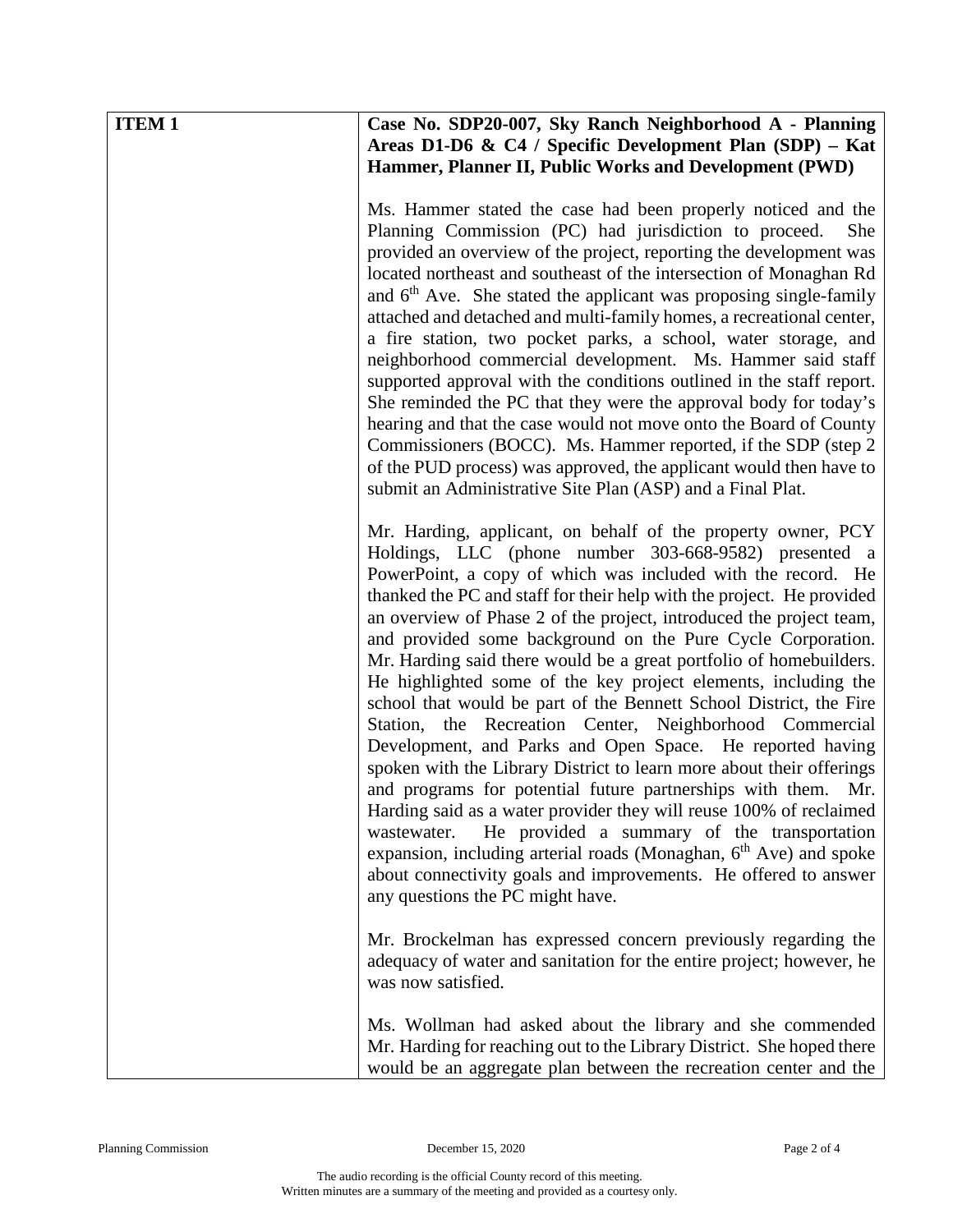| library. She noted Public Works had issues with the alignment of<br>Monahan crossing the section line and asked for an update on that.                                                                                                                                                                                                                                                                                                                                                                                           |
|----------------------------------------------------------------------------------------------------------------------------------------------------------------------------------------------------------------------------------------------------------------------------------------------------------------------------------------------------------------------------------------------------------------------------------------------------------------------------------------------------------------------------------|
| Mr. Harding explained that the many agencies involved have had<br>multiple meetings to figure out the best way to handle the alignment.<br>He said civil engineering was currently evaluating the handful of<br>realignment options and a determination would be agreed upon and<br>the project would start in about 3 years.                                                                                                                                                                                                    |
| Ms. Latsis complimented Mr. Harding on the use of pocket parks and<br>the use of attached and detached homes. She thought that was a<br>really nice feature.                                                                                                                                                                                                                                                                                                                                                                     |
| Mr. Harding stated that design helped with connectivity and was<br>well-received in the marketplace.                                                                                                                                                                                                                                                                                                                                                                                                                             |
| Ms. Rieck asked about the size of the pocket parks.                                                                                                                                                                                                                                                                                                                                                                                                                                                                              |
| Ms. Hammer said there was approximately 11 acres of total open<br>space, including the pocket park5<br>S.                                                                                                                                                                                                                                                                                                                                                                                                                        |
| In response to Ms. Rieck's question, Mr. Harding stated the Metro<br>District would own and maintain the parks.                                                                                                                                                                                                                                                                                                                                                                                                                  |
| Ms. Rieck opened the hearing for public comments. There were no<br>public comments. The public hearing was closed.                                                                                                                                                                                                                                                                                                                                                                                                               |
| It was moved by Ms. Wollman and duly seconded by<br>Mr. Brockelman in the case of SDP20-007, Sky Ranch<br>Neighborhood A - Planning Areas D1-D6 & C4 / Specific<br>Development Plan, that the Planning Commission reviewed the<br>staff report, including all exhibits and attachments, have listened<br>to the applicant's presentation and any public comment as<br>presented at the public hearing, and moved to approve the<br>application based on the findings in the staff report, subject to<br>the following condition: |
| 1. Prior to signature of the final copy of these plans, the<br>applicant must address Public Works Staff comments and<br>concerns.                                                                                                                                                                                                                                                                                                                                                                                               |
| The vote was:                                                                                                                                                                                                                                                                                                                                                                                                                                                                                                                    |
| Ms. Rieck, Yes; Ms. Sauve, Yes; Mr. Miller, Yes; Mr. Sall, Yes;<br>Ms. Latsis; Yes; Ms. Wollman, Yes, Mr. Brockelman, Yes.                                                                                                                                                                                                                                                                                                                                                                                                       |